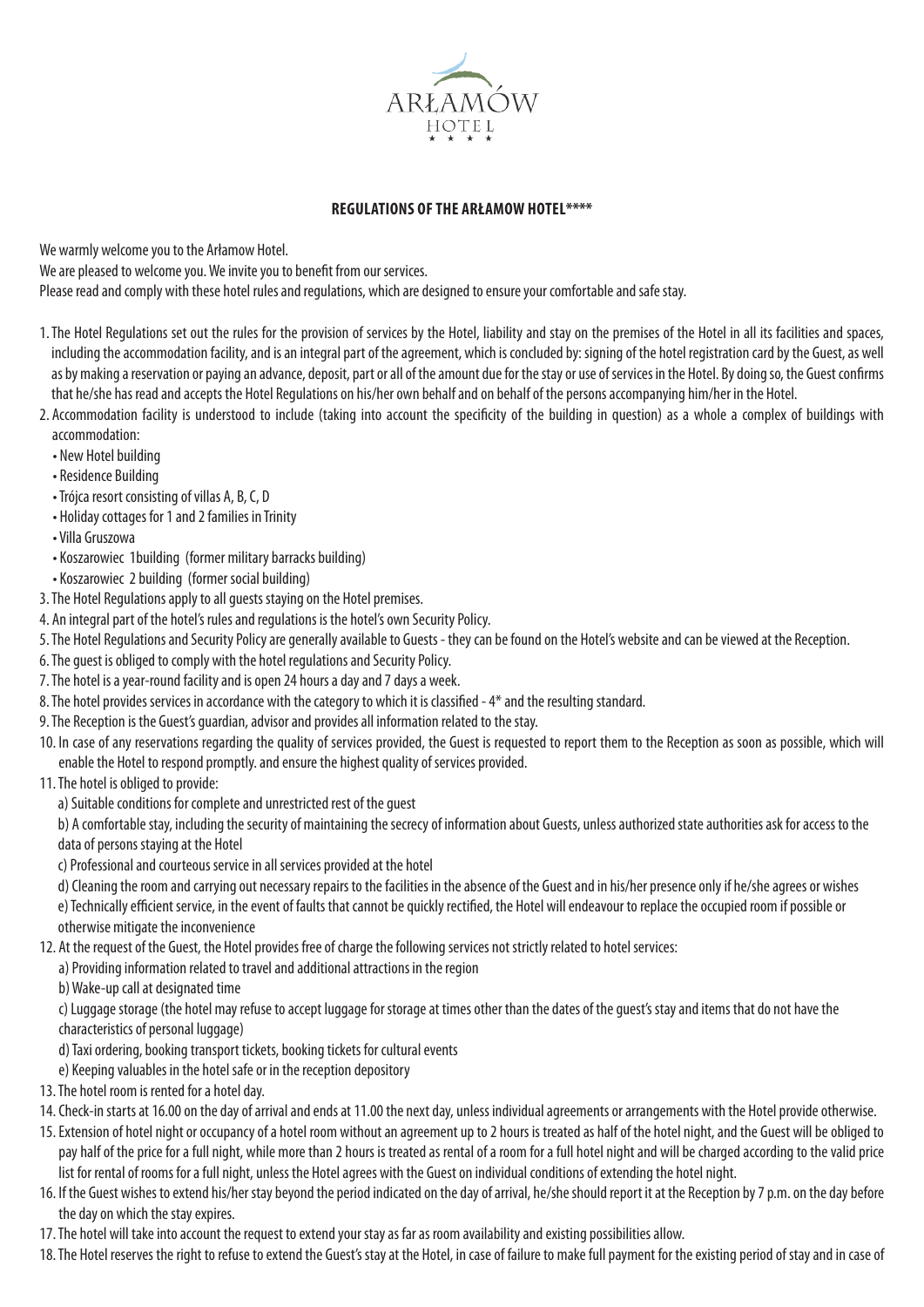

failure to comply with the Hotel Regulations.

- 19. All Guests and accompanying persons are required to register. The basis for the check-in is the presentation of an identity document with a photograph at the Reception and signing the hotel check-in card.
- 20. During the period of sanitary restrictions related to Covid-19 until further notice, the hotel registration card will contain information on vaccination for the purpose of complying with hotel limits, which the guest is required to complete.
- 21. Persons who are not registered may stay with the consent and responsibility of the Guest in the hotel room occupied by him/her only from 09.00 a.m. to 10.00 p.m. After 10.00 p.m. it is obligatory to register additional persons. The Guest who rented the hotel room is obliged to register the additional person - otherwise he/she is liable for failure to meet the obligation to register. If the additional person is not registered or is not reported despite his/her stay, the Guest is obliged to pay additional costs for that person in accordance with the valid price list of hotel services. In the Trinity Center the permissible number of Guests in villas A-C is 8 persons in each villa and in villa D - 19 persons, in bungalows in Trinity: one-family - 5 persons and two-family: 4 persons in each segment, total 8 persons, in the villa Gruszowa 10 persons. In case of changes in the composition of the stay in the Trinity Centre, holiday cottages in Trinity, villa Gruszowa, there is an obligation to complete the Guest registration each time.
- 22. The Guest may not transfer the hotel room to any other person, even if the period for which he or she has paid the fee for the stay has not expired.
- 23. The Hotel may refuse to accommodate the Guest who, during their previous stay, did not pay the due fees, grossly violated the hotel regulations causing damage to hotel property or other guests or personal injury to other guests, Hotel employees or other persons staying at the Hotel or interfered with the stay of other guests or the operation of the Hotel. The Guest will be informed by the Hotel staff about the realization of the Hotel's right to refuse to provide hotel services in the future.
- 24. In the event that a Guest who has previously violated the Hotel's rules violates the Hotel's rules again, the Hotel may refuse to accept the Guest as well as to provide further services to that Guest and the person who made the reservation. Such persons are obliged to comply with the request of the Hotel and leave the Hotel premises immediately. Should the Hotel's request be unsuccessful, the Hotel is entitled to notify the relevant authorities in order to remove the Guest without delay.
- 25. The Hotel is liable for loss of or damage to the items brought in by the Guest to the extent set out in the provisions of Articles 846-852 of the Civil Code, unless the Hotel decides otherwise in the rules and regulations generally available to guests (by setting out these Hotel Rules or other special regulations).
- 26. The Guest should notify the Reception of any damage immediately upon discovery. The Hotel reserves the right to charge the Guest's payment card for any damage caused, after the Guest's departure.
- 27. Valuables should be handed over by the Guest for safekeeping in the hotel safe or in the reception depository, under pain of the Hotel's non-responsibility for their damage, destruction or loss.
- 28. The Hotel has the right to refuse to accept for safekeeping in the hotel safe or in the reception depository money, securities and valuable items, in particular valuables and items of scientific or artistic value, if they threaten security or are of excessive value in relation to the size or standard of the Hotel or take up too much space.
- 29. The Hotel shall not be liable for damage to or loss of any car or other vehicle belonging to a guest left on the Hotel premises or any belongings therein, regardless of where it was left (in front of the Hotel or in the underground car park), and regardless of whether the Hotel charges a fee for it. All car parks on the Hotel premises, including the underground car park, are unguarded and unsupervised, although they may be monitored by camera. Leaving a car or other vehicle on the Hotel's premises shall be treated as a lease of a parking space.
- 30. The Hotel reserves the right to charge a cash deposit equal to the amount due for the entire stay. The prepayment may be collected by the Hotel in cash, by preauthorization from the payment card indicated by the person making the reservation, or by transfer to a bank account indicated by the Hotel. In case of refusal to make the aforementioned payment the Hotel has the right to refuse to make the reservation.
- 31. Early departure of the Guest for reasons beyond the control of the Hotel (illness of the Guest or persons accompanying him staying at the Hotel, illness of a family member staying in a different place than the Hotel, other fortuitous events concerning the Guest forcing him to leave the Hotel early), does not entitle the Guest to receive a refund for the unused services.
- 32. The Guest bears full financial responsibility for all goods and services used during the stay. If the Guest fails to report the use of the good or service upon departure, the Hotel reserves the right to charge the payment card provided by the Guest as a guarantee of the reservation/payment for the stay.
- 33. Payments of the Guest for hotel services (including, but not limited to, amount vouchers, deposits, the so-called room credit, spa services, etc.) made in foreign currency will be settled in PLN using the average exchange rate of the National Bank of Poland from the previous day minus 10%. The remaining amount to be settled will be refunded in PLN.
- 34. Cars can be parked in front of the Hotel entrance for 30 minutes to unpack or pack luggage. Parking more than 30 minutes will result in a fine according to the Hotel's price list.
- 35. The Guest is not allowed to make any changes to the hotel room and its furnishings, apart from a slight rearrangement of the furniture and equipment, which does not affect their functionality and safety of use. It is forbidden to take the furniture and equipment outside the premises of the hotel room.
- 36. Dangerous objects, in particular weapons, ammunition, flammable materials, illuminants, etc., may not be stored in hotel rooms.
- 37. Due to fire safety reasons, it is prohibited to use open fire in hotel rooms, e.g. candles and electric or heating devices which are not included in the room equipment, e.g. heaters, irons, electric kettles, air humidifiers, portable heaters. This does not apply to chargers and power supplies for audiovisual equipment, mobile phones and portable computers (laptops, tablets).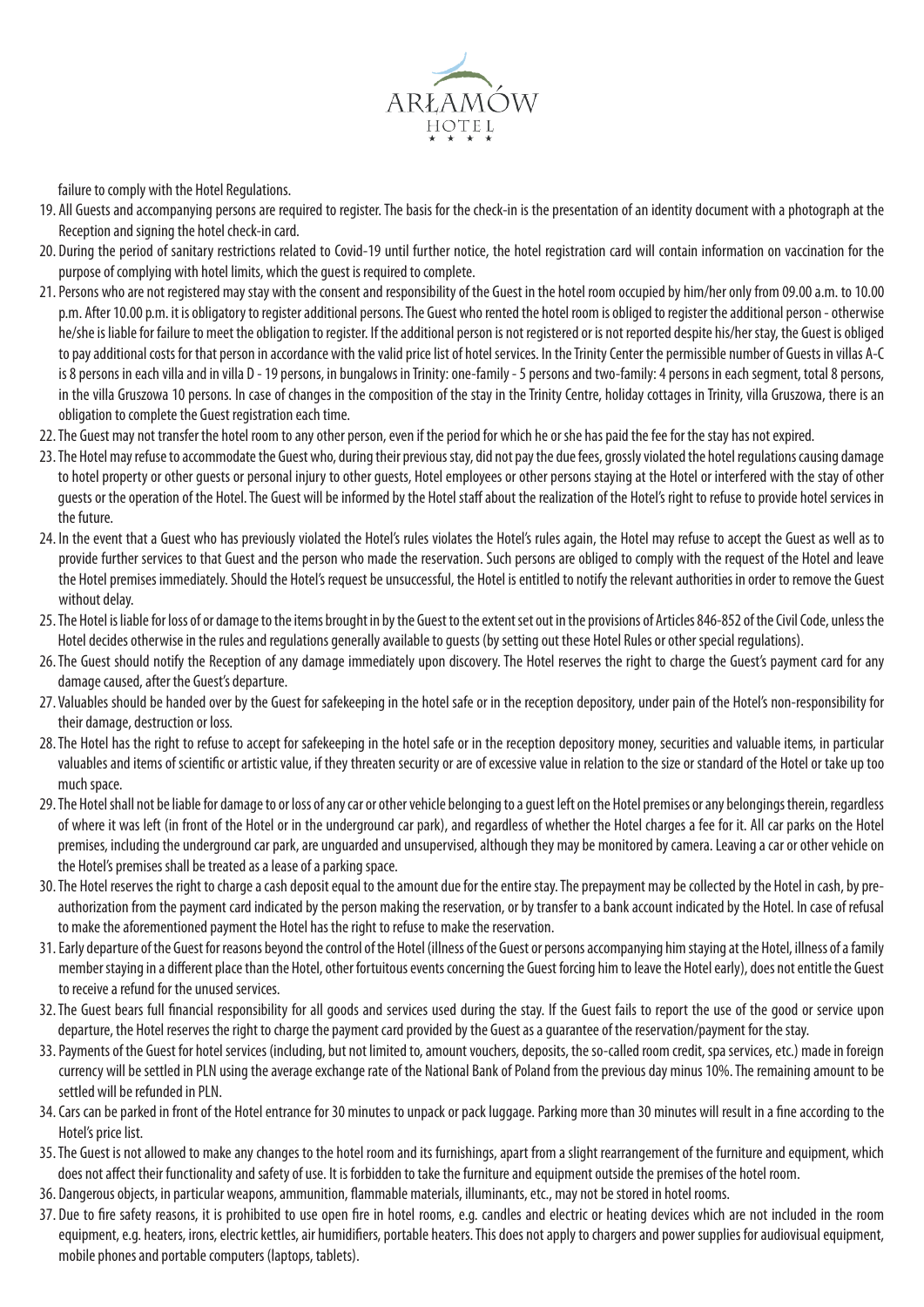

- 38. Canvassing and door-to-door selling is prohibited on the premises of the Hotel.
- 39. It is forbidden to make excessive noise on the premises of the Hotel, to cause unpleasant odours, or to carry out other activities that disturb, harm or annoy other guests.
- 40. The Hotel observes quiet hours from 10 p.m. to 7 a.m. on the following day. Failure to respect the quiet hours may result in a fine for each complaining room according to the Hotel's price list.
- 41. The behavior of the Guest and persons using the services of the Hotel should not disturb the peaceful stay of other guests and the operation of the Hotel. The Hotel may refuse to continue providing hotel services to a person who violates this rule, especially if the person makes a disturbance, shows verbal or physical aggression, is under the influence of alcohol and/or drugs or otherwise violates hotel regulations, and the Hotel may cause the removal of the person from the premises of the Hotel, without the right to reimbursement resulting from a shortened stay at the Hotel. A Guest who violates this rule should be warned of the possible consequences of further behaviour contrary to the Hotel regulations. The same also applies to a Guest's behaviour that violates generally accepted rules of social coexistence.
- 42. The public areas of the Hotel are monitored using cameras to ensure the safety of people and property in the area.
- 43. Should it be necessary for the Hotel representative to intervene with respect to a Guest who has disrupted the operation of the Hotel, the intervention may be recorded by means of audio or video recording in order to protect the personal and material interest of both the Hotel and the intervening Hotel representative. The recording of the intervention shall be used, if necessary, as a means of evidence to prove the actual state of facts.
- 44. Smoking of tobacco products and e-cigarettes is strictly prohibited in the Hotel, including in hotel rooms, corridors, staircase, lobby, patio, food service areas, except in designated areas:
	- f) Smoking room on level -1 by the Jamna Night Club
	- g) Smoking room in the Residence on the ground floor and level -1
	- h) Smoking area on the ground floor next to Room C and on the first floor next to Room D
	- i) Smoking room on level -1 in garage A
	- j) In the rooms designated by the Reception, as specified in the booking confirmation

If the Hotel staff determines that the Guest has violated the smoking ban in the hotel room, the Hotel may charge a fine for each violation of this ban according to the Hotel's price list, regardless of the Guest's obligation to pay the costs of restoring the hotel room to its previous condition (refreshment) - ventilation, chemical cleaning of bed linen, curtains, carpets, etc. If the fire alarm is activated due to smoke, the Guest will be charged a fine according to the Hotel's price list.

- 45. Each time the Guest leaves the room, they should turn off the TV, switch off the light, close the taps of the water system, close the windows, exit to the balcony and the front door. Hotel rooms are opened and closed by means of proximity cards, programmed and issued at the Reception during the check-in procedure. In the event of losing a card, the Guest is requested to immediately report this fact to the Reception, which is able to make a duplicate card and block the lost card.
- 46. The Guest is financially and legally responsible for any damage, destruction, pollution and lack of equipment in the hotel room and in any other place on the Hotel premises, caused by him or her or by persons accompanying or visiting him or her, or by children under his or her care. The Guest is obliged to compensate the damage caused to the Hotel by paying a fine (contractual penalty). The price list of the Hotel - the price list of the hotel fines is an attachment to the Hotel Regulations.
- 47. If the monetary penalty charged to the Guest does not cover the damage incurred by the Hotel for which the Guest is responsible, or if there is no monetary penalty in the relevant situation/event causing the damage, the Hotel is entitled to charge the Guest compensation up to the amount of the damage caused.
- 48. It is forbidden to take dishes and food and other items out of restaurants, bars and cafés and to consume your own food and drinks, including alcohol.
- 49. The Hotel does not allow animals in the Guest's hotel room. Exceptions are rooms in the Residence Building. Failure to comply with these rules will result in a fine according to the Hotel's price list.
- 50. For sanitary and hygienic reasons, the Guest is obliged not to bring animals to the indoor dining areas located on the Hotel premises. Animals are allowed in seasonal outdoor dining areas.
- 51. The owner or keeper of the animal with which it stays on the Hotel premises is obliged to keep it tethered and remove any waste left by the animal.
- 52. Guests using the Pool Area (indoor and outdoor) and Wellness & SPA should move in rubber (non-slip) flip-flops. Guests using saunas, pools and cryochamber are responsible for their own safety if they fail to observe the rules and regulations governing the operation of these areas or the recommendations of the staff, or if they deviate from the rules "on their own". Guests using saunas, swimming pools and cryochamber are fully responsible for their own safety if they fail to comply with the rules governing the operation of these areas or with the recommendations of the staff, or if they use them in deviation from the accepted rules "at their own request".
- 53. Guests using sports and recreational facilities should wear sports shoes and appropriate clothing, as well as appropriate protective equipment (helmet when riding a motorbike, motorbike, bicycle, horse, skis, snowboards, sled, skates, rollerblades, skateboards, walking in a rope park, climbing on a climbing wall - a harness and assistance of an instructor are required, etc.). The Guests are obliged to respect the safety rules and the Hotel will not be held liable for any damages resulting from injury or health disorder.
- 54. Guests who are intoxicated or under the influence of alcohol or a substance having a similar effect to alcohol or intoxicants may not use the Swimming Pool Area (indoor and outdoor), Wellness & SPA and sports and recreational facilities, under pain of the Hotel's liability for any incidents involving such a person.
- 55. The hotel is a Resort-type leisure and recreational facility, designed to provide relaxation and complete freedom during your stay. You can move around the Hotel in bathrobes, which are provided in each room. However, we kindly ask you: